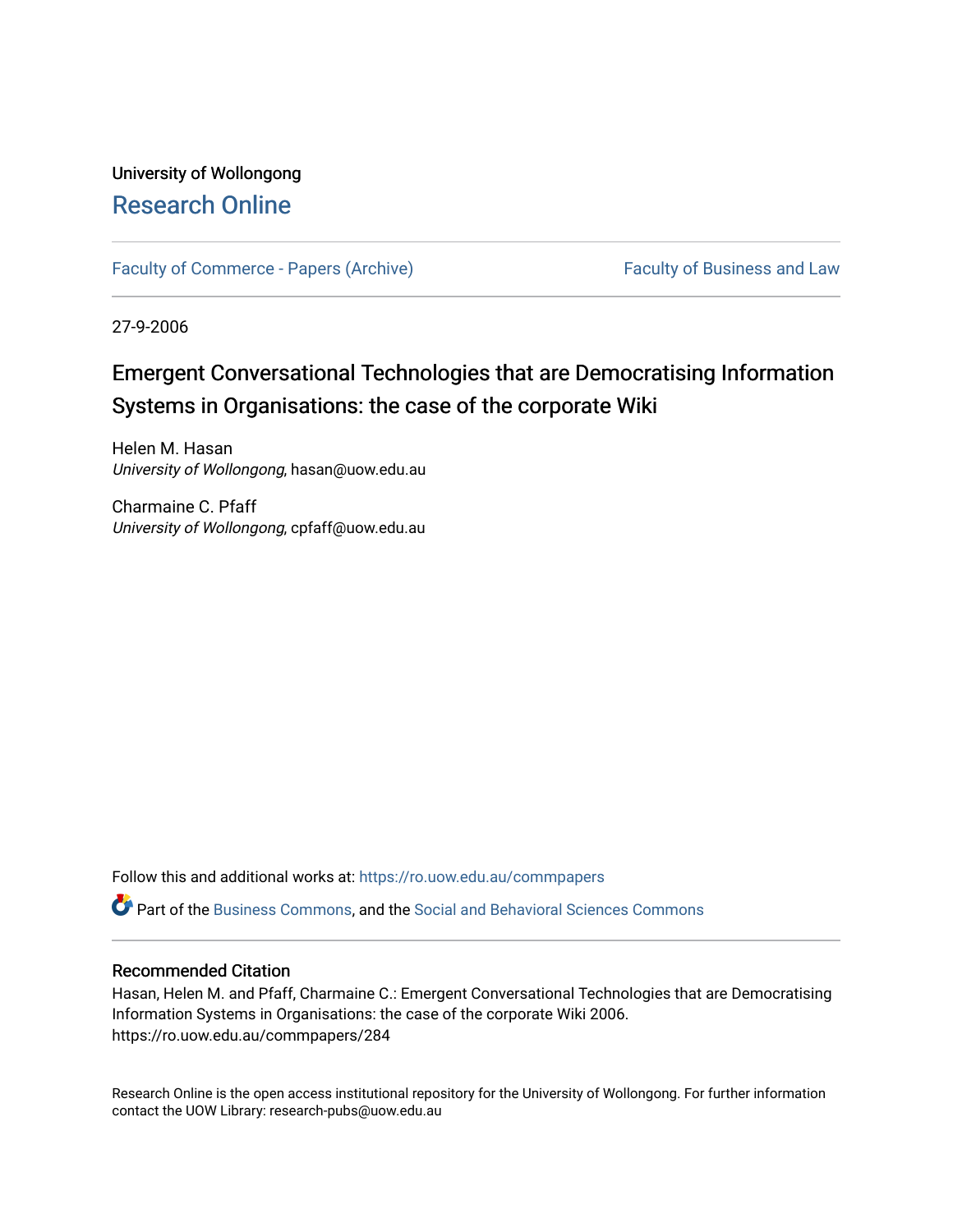# Emergent Conversational Technologies that are Democratising Information Systems in Organisations: the case of the corporate Wiki

#### Abstract

Conversational technologies such as discussion forums, chatrooms, Weblogs or blogs and Wikis have transformed the way information is exchanged and disseminated in civil society but their take up in corporations is slow. One reason for this is the way they democratise organisational information and knowledge with consequential changes in the distribution of power, rights and obligations. The authors will discuss the opportunities and the threats associated with the corporate Wiki and the implications of this for the future of the field of Information Systems.

#### Keywords

Conversational Technolgies, Corporate Wikis, knowledge work

#### **Disciplines**

Business | Social and Behavioral Sciences

#### Publication Details

This paper was originally published as: Hasan, H & Pfaff, CC, Emergent Conversational Technologies that are Democratising Information Systems in Organisations: the case of the corporate Wiki, Proceedings of the Information Systems Foundations (ISF): Theory, Representation and Reality Conference, Australian National University, Canberra, 27-28 September 2006.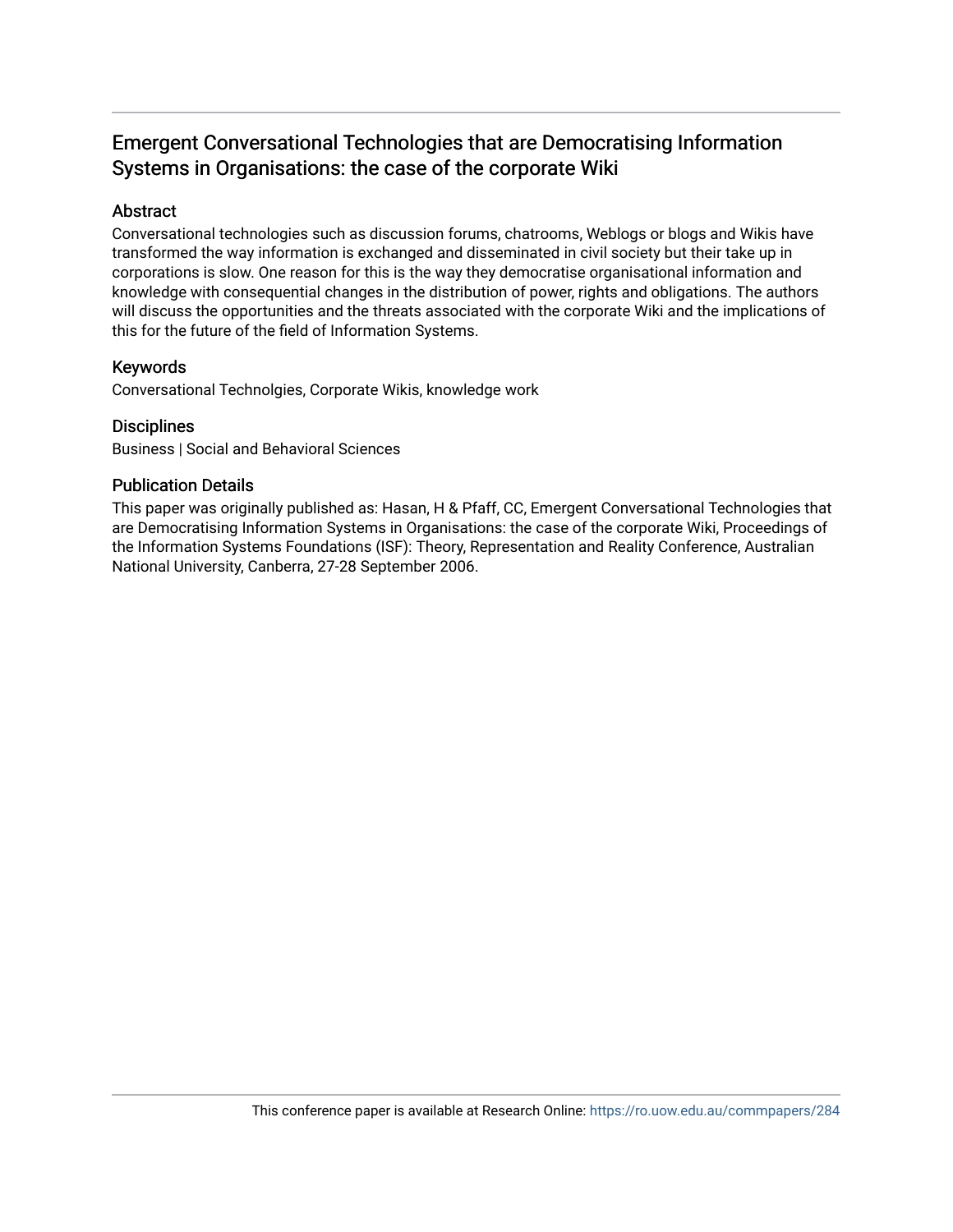# *Emergent Conversational Technologies that are Democratising Information Systems in Organisations: the case of the corporate Wiki*

*Helen Hasan* 

*Information Systems, University of Wollongong* 

*Charmaine C Pfaff Central Queensland University, (CMS), Sydney International Campus* 

#### *Abstract*

*Conversational technologies such as discussion forums, chatrooms, Weblogs or blogs and Wikis have transformed the way information is exchanged and disseminated in civil society but their take up in corporations is slow. One reason for this is the way they democratise organisational information and knowledge with consequential changes in the distribution of power, rights and obligations. The authors will discuss the opportunities and the threats associated with the corporate Wiki and the implications of this for the future of the field of Information Systems.* 

# **1. Introduction**

Together with Personal Digital Assistants (PDA)s and mobile telephones, conversational technologies such as email, discussion forums, chatrooms, Weblogs and Wikis have been readily adopted in civil society and are transforming the way many of us access information. We now conduct transactions and interconnect with others anywhere and any time in our everyday lives. However these transforming systems are treated with suspicion by the organisations in which we work, often with out-moded ICT tools and limitations imposed by management on our social uses of email, telephone and the Internet in general. It is proposed in this paper that the future of the Information Systems (IS) discipline should include attention to the adoption and impact of open cooperative technologies in the workplace. Since the 1970s IS has endeavoured to take a distinctive scientific approach to representing the data and processes of big formal organisations in the design of computer based systems. The authors believe that IS cannot afford to get mired in issues to do with  $20<sup>th</sup>$  century technology and must move on to a world where the technology increasingly empowers the individual, with consequences of democratising organisational information and knowledge.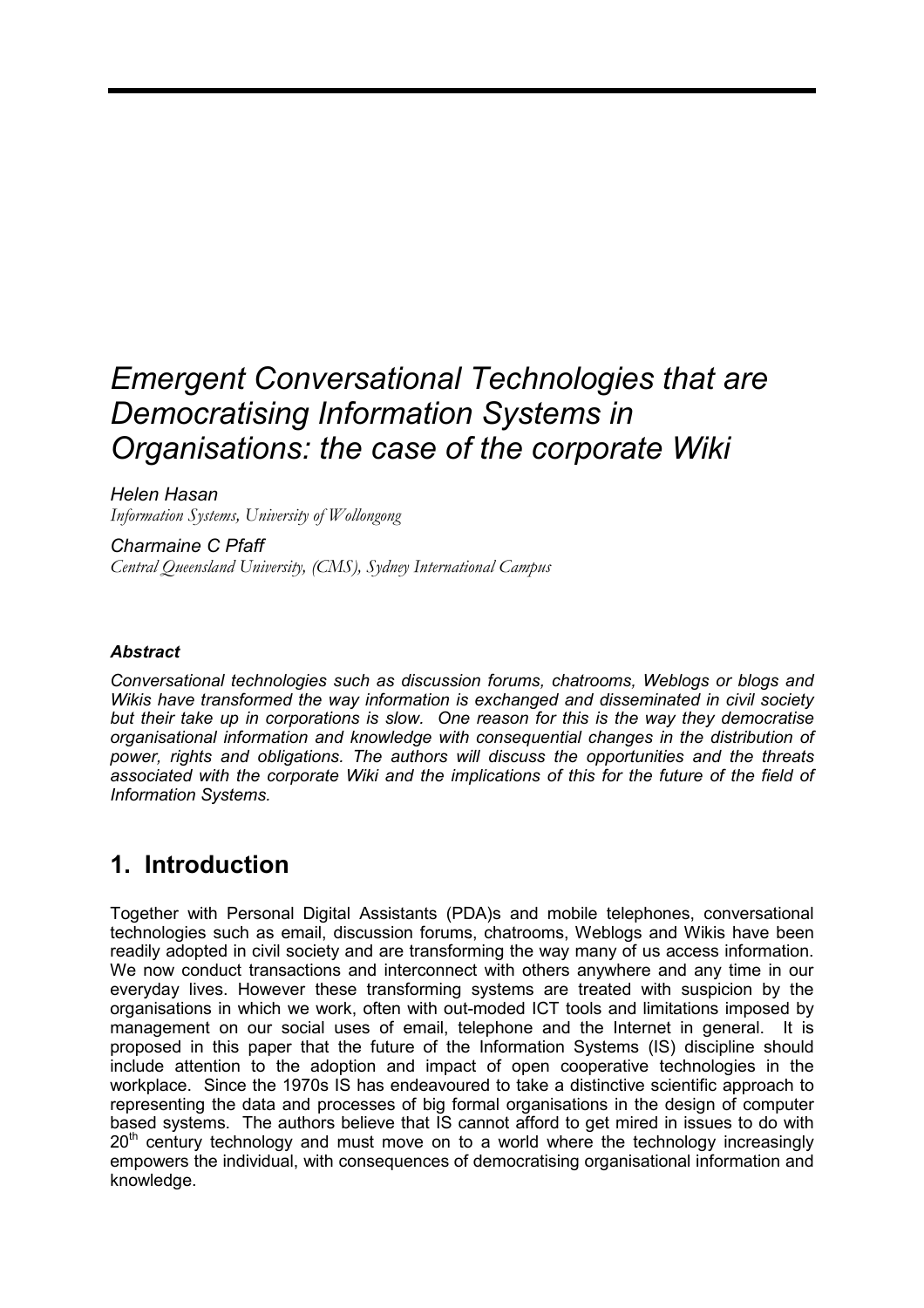Conversational technologies can be seen as tools to support work units and the individual knowledge worker. For this new breed of employee, it is as much part of their job to seek out, share and create knowledge as it is to perform work tasks. They need the skills, capabilities and authority, as well as Information and Communications Technology (ICT) support, to do this thereby providing the firm with innovation and creativity. While this is an obvious opportunity for organisations to increase their competitive advantage, it also poses a challenge where employers and managers may have to relinquish some control in providing knowledge workers with appropriate resources, incentives and rewards. This is also a challenge for research and practice in the field of IS which can no longer employ traditional analysis and design approaches to the new socio-technical organisational systems where knowledge workers may chose to use applications such as Weblogs and Wikis and develop them as end-users. This may be perceived as a threat to shift the core focus of IS research and practice but may be an opportunity for IS to re-invent itself to be relevant for the 21<sup>st</sup> century.

In order to make this argument, the paper will examine the issues, challenges and potential benefits arising from the prospect of implementing Wiki technologies in corporate or government settings. Four cases will be presented where the use of a Wiki is being adopted or at least considered to enable broad participation in knowledge management in a formal work setting. The cases are chosen to showcase a variety of corporate Wikis in different developmental stages. The first case study records a failed attempt at setting up a Wiki in a conservative organisation whose business is acquiring and transferring knowledge. The second case study examined the prospect of setting up a Wiki for professionals in a statewide government health department. The third case study explored the use of a Wiki by a national Standards organisation for knowledge collection and dissemination among small businesses. Lastly, an evaluation was made of an existing Wiki in the research division of a large private manufacturing organisation. The potential benefits and challenges of each will be described leading to a general discussion on the democratising affect of Wiki technology in the hands of individuals and the need for organisations to strike a balance between control and trust. The challenges and opportunities of this technology for IS practitioners and researchers are discussed in the following paragraphs.

# **2. Conversational Technologies**

### **2.1. Some Background**

Wagner and Bolloju (2005) portrayed the three technologies, discussion forums, wikis, and weblogs or blogs, as conversational technologies. Conversational technologies facilitate processes where knowledge creation and storage is carried out through a discussion forum where participants contribute to the discussion with questions and answers, or through a blog which is typified by a process of storytelling or through a Wiki using collaborative writing. Constructivist learning theorists (Vygotsky, 1978; Leidner & Jarvenpaa, 1995) explained that the process of expressing knowledge aids its creation and conversations benefit the refinement of knowledge. Cheung et al (2005) maintains that conversational knowledge management fulfils this purpose because conversations, e.g. questions and answers, become the source of relevant knowledge.

It is our contention that new and exciting issues of information processing and knowledge management are presented as these conversational technologies infiltrate organisations. They are becoming almost ubiquitous in some circles but raising controversies in others. However studies of these phenomena are only now beginning to appear in the literature. An informative study of online discussion groups was undertaken by Timbrell et al (2005) drawing out the particular language and associated behaviour that has emerged in this arena such as patterns of posting, the active core (about 30% of members), seeding of threads, self-imposed netiquette, moderation, lurking, etc. Such studies are made possible because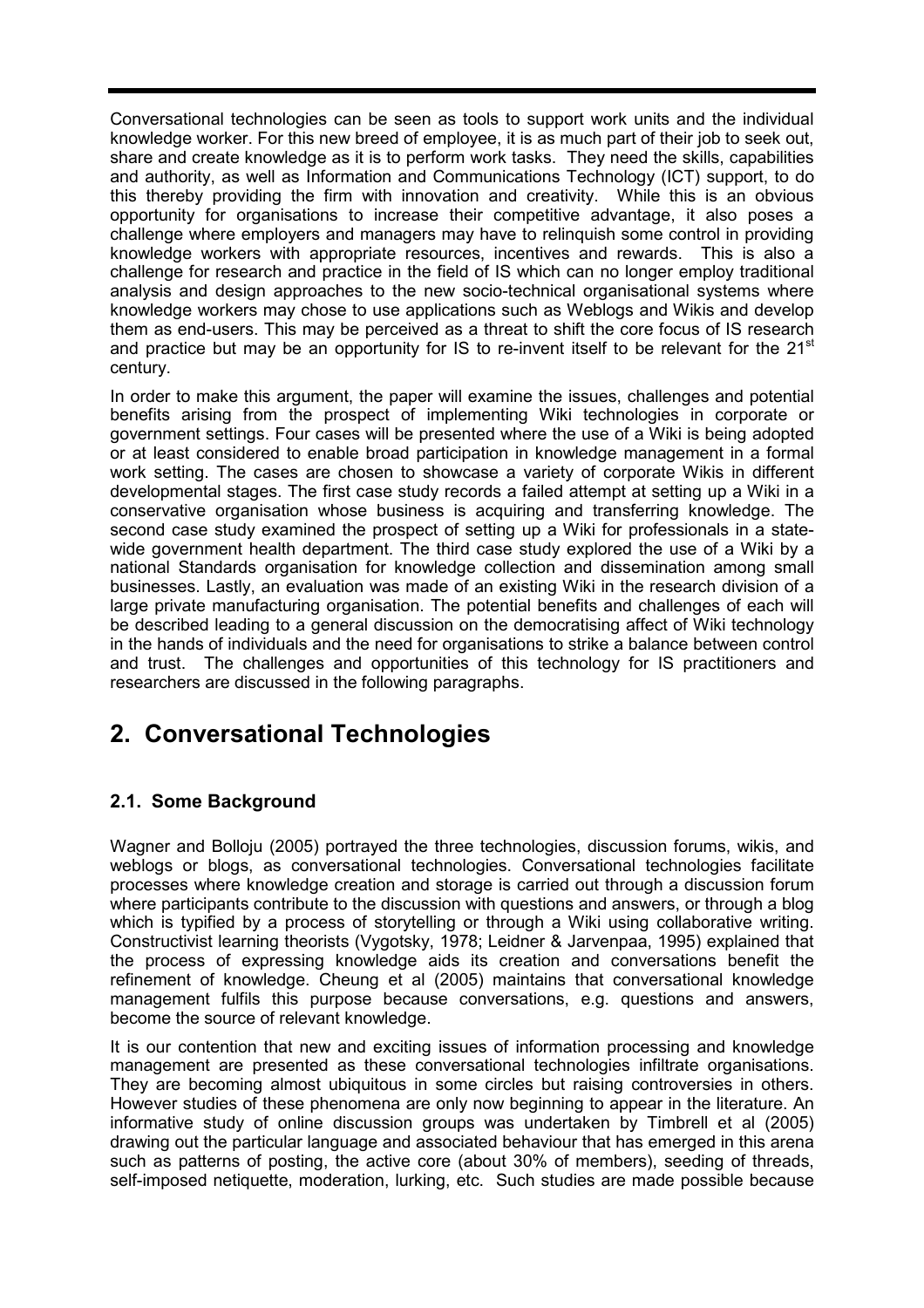these technologies leave a permanent and structured electronic record of the social phenomena being studied.

According to Semple (2006), blogs and Wikis have dominated the scene because of their appeal to the wider community and their ability to disseminate knowledge. However, blogs are time indexed, set up by an individual and tend to focus on the current topic. Comments and entries are usually made by one participant at a time. Holding a senior position as Head of Knowledge Management in the BBC, Semple (ibid) introduced blogs and Wikis into the previously conservative organisation to make the most of this wired-up world of work and learnt how businesses can prepare themselves for the challenges and the opportunities they represent. While he describes the obvious popularity of the General Manager's daily blog, it is the adoption of Wikis for corporate knowledge management that is particularly compelling.

### **2.2. Issues of Ownership and Democratisation**

Research by Hart and Warne (2005) has shown that it is difficult to get different parties to share organisational data, information and knowledge because it is difficult to integrate the cultural foundations of organisations with organisational politics and power. These authors propose that those who are reluctant or refuse to share data, information or knowledge with each other, can generally be identified with different sub-cultures within the organisation. Different value sets, beliefs, assumptions, norms of behaviour and so on, could be a source of power struggles, conflict and political activity concerning not only data, information and knowledge sharing but also in other areas of organizational activity. The culturally oriented view suggests that a lack of sharing of organisational data, information and knowledge is a behaviour that can be changed. People who are refusing to share can be encouraged or educated to see the benefits of sharing or the organizational culture changed. In contrast, the politically oriented view argues that sharing takes place only with those who want to share. Encouraging, educating or coercing sharing will not be successful, and even detrimental.

Traditionally, the channels of information have been controlled by those who have wealth or influence. The creation of the Internet has had a democratising effect on the availability and use of information. Many users who are active on the Internet are there because they are attracted to the equal access it allows and its break from traditional media. Affordable E-Commerce has provided an opportunity for individuals and small businesses to compete in the global market place often more successfully than cumbersome multi-national companies. Democracy raises public awareness of issues such as openness, freedom of information and public accountability (Benkler 2006).

The same democratising effect will be true of conversational technologies. A Wiki represents the power of many and this power is distributed collectively to improve content quality. Each author is able to change the contributions of other authors, refining the quality of the knowledge assets.

A Wiki can be a type of 'information commons' that are common spaces where people can share experiences and have unanticipated, un-chosen exposures to the ideas of other people. Sunstein (2006) argues that the on-line effort of joining together people with diverse talents and interests to achieve common goals might well provide the best path to infotopia. However in order for that to happen, people must feel they have more to gain from coming together than from being independent. Scardamalia (2003) adds that symmetric knowledge advancement occurs when the participants in a network are able to advance their own knowledge-building agendas by helping other participants advance theirs.

### **2.3. The Wiki Phenomenon**

A Wiki is a web-based application that allows many participants to write collaboratively, where they can continue to add to or edit the content of documents and dynamically determine the relationships between sets of documents. Such documents can be anything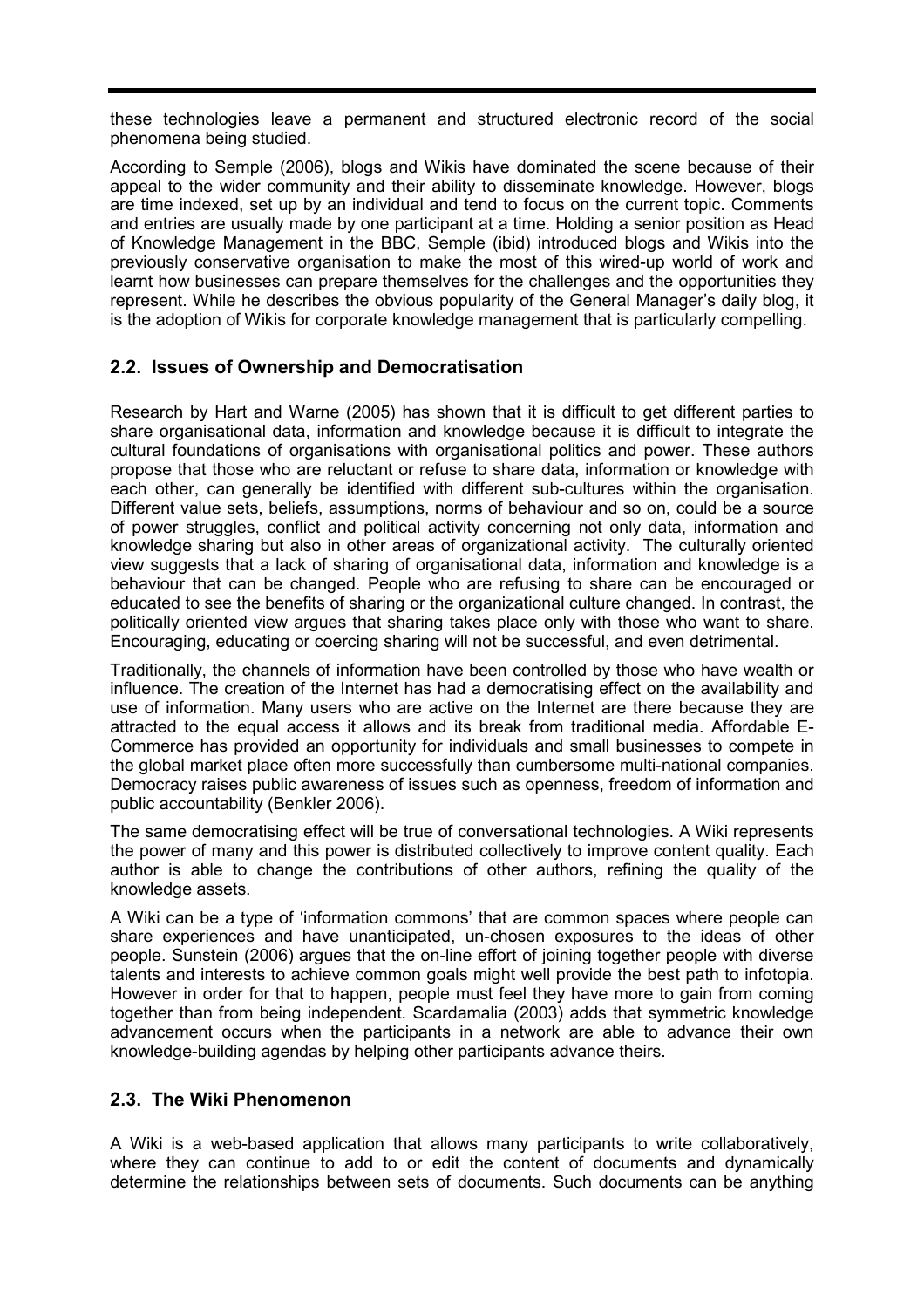supported by the web with hyperlinks to anywhere on the World Wide Web including text, image and video. It is named after the Hawaiian term 'Wiki' meaning 'quick', 'fast', or 'to hasten' which is symbolic of the quick changes in the editing processes (Leuf & Cunningham 2005). A Wiki is therefore a collection of interlinked HTML web pages and has crosslinks between internal pages where each page can be edited but a complete record of such changes can be kept. In addition, any change can be easily reverted to any of its previous states. A Wiki can be accessed from any web browser and no other special tools are needed to create and edit existing pages.

A Wiki can be said to be an evolving knowledge repository where users are encouraged to make additions to this repository by adding new documents or working on existing ones (Pfaff & Hasan 2006). The Wiki takes advantage of the collaborative efforts of all members of the organisation to create an effective library of knowledge. An organisation that wants to survive and grow in the global competitive marketplace needs to familiarise itself with 'organisational learning' (Argyris and Schoen. 1996; Friedman et al 2005). How successful an organisation is at being able to acquire and deploy this knowledge, will determine its competitive advantage.

Wiki sites have been created using several development tools and languages. The original Wiki developed by Ward Cunningham in 1994 was written in HyperPerl. Many clones have been written in other languages e.g. Python, Java, Smalltalk, Active Server Pages, Ruby, PHP and Visual Basic. Blake (2001) states that the open platform makes it versatile to create clones to support corporate or departmental intranets. Many public sites, such as Wikispaces<sup>1</sup>, offer an area on their Wiki that either free to the public or for a small annual fee if it is for private use.

The most well known example of a Wiki is the popular English language version of Wikipedia<sup>2</sup>, which was started in 2001 and now has nearly 900,000 articles. Wikipedias have been published in 200 languages with a total of more than three million articles. Contributions come from all over the world. It is estimated that 100,000 people have made contributions, which includes four million editing work done on the articles. More people have visited Wikipedia than popular sites such as the online the New York Times and CNN.

As their uses have become more apparent, countless numbers of Wikis have been created since then, mostly independent of formal organisations. For corporations to consider adopting the Wiki as a growing and living resource for knowledge management, a Wiki provides an ideal collaboration environment offering users the capability to co-create and coevolve a knowledge repository. Central to the concept of a Wiki is that a Wiki user does not need to have any technical (computing or web-related) expertise to add, edit or delete a page. This means that even a novice user can contribute to the knowledge acquisition process in an organisation. A Wiki allows sufficient flexibility for users to lend their own interpretation about a particular topic. It avoids individual bias because the content of the data is determined by all the users.

There are however social and legal issues that are mitigating against the easy uptake of Wikis in corporations. If the Wiki can be described as a 'social software' (Swisher 2004), then there are social factors that must undergo some changes before the Wiki will be accepted to improve the organisation's knowledge management. The informal network approach that is currently favoured in a Wiki, may make some companies believe that their data quality will be affected and that system errors will occur. However, a centralised and highly structured environment will make it difficult to adopt a 'community approach' towards knowledge acquisition. Knowledge management priorities are linked to organisational structure and as Santoro and Gopalakrishnan (2000) argue, knowledge management priorities are affected by environmental structures.

A Wiki is open to vandalism as demonstrated in one well-known case. The Los Angeles Times experimented with a Wiki editorial and invited readers to collaborate online to add

 $\frac{1}{2}$  www.wikispaces.com<br> $\frac{2}{2}$  http://en.Wikipedia.org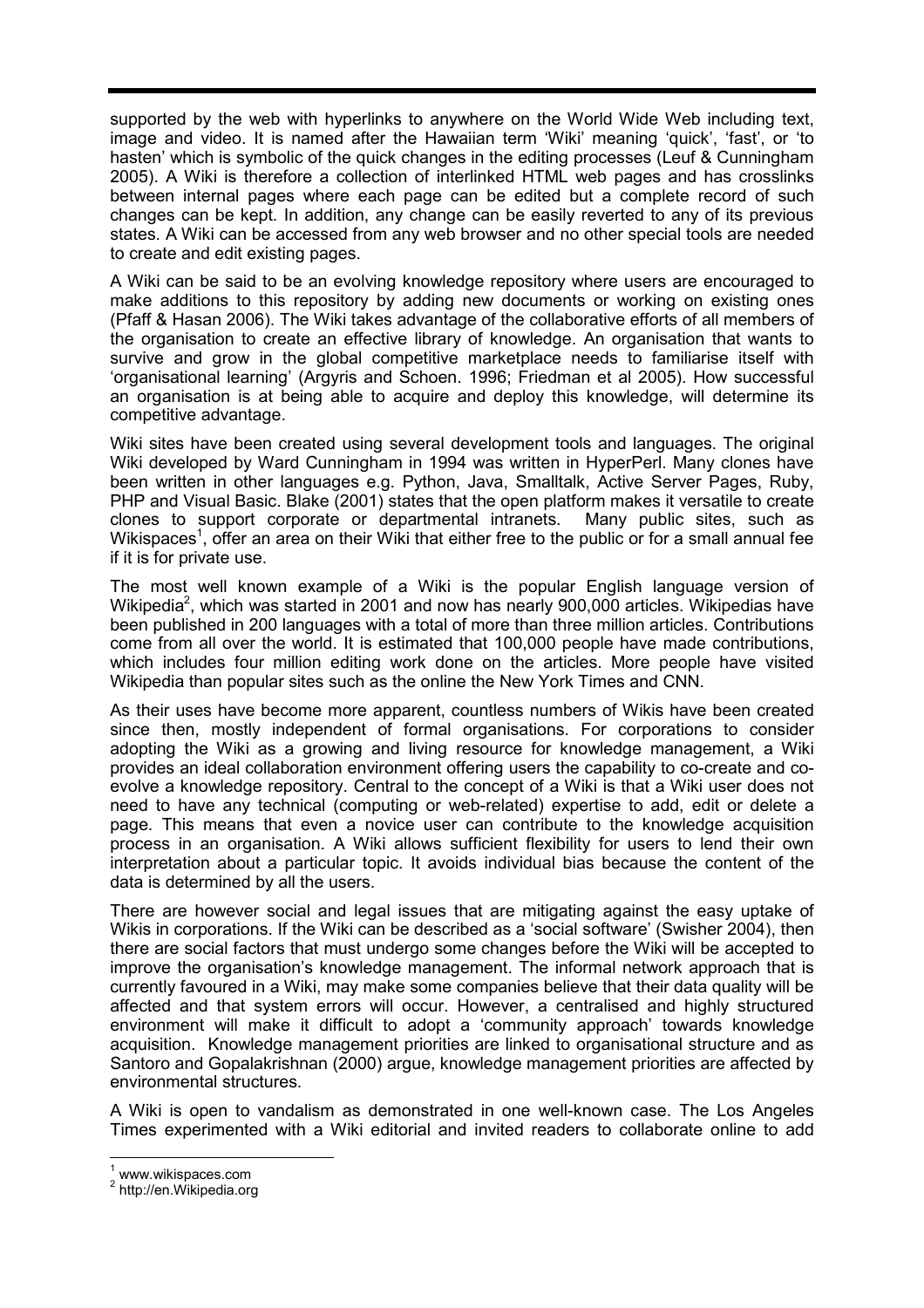facts or update information. This 'Wikitorial' only lasted three days because a few readers had posted obscene photographs on the site. The newspaper had to put the website out of commission because they could not prevent future disruptions (Shepard 2005).

There is no recognition of authorship in a Wiki because pages can be freely written or edited by anybody. This goes against the innate need by workers for recognition, as well as a belief that the source of contributions should be accurately reflected. The Wiki software uses the 'contributors tag' for general name recognition of 'good' authors or editors. However, this might lead to disputes among the contributors that they have not contributed 'enough' to the article to be considered as one of the authors or editors.

There are also concerns on the quality of content that contributors make. As stated in 'Wikipedia' (2006), it is the official policy of Wikipedia to adopt a 'neutral point of view' or NPOV, to prevent the biased views of some authors. This is to appeal to the largesse of the majority to be fair and conciliatory if there are conflicts in opinions. To maintain quality compliance standards, an organisation needs assurance that the information on a Wiki is credible. There is a need to determine matters of responsibility and decide who is held accountable if the data is fraudulent. The principal dilemma of a Wiki is that, while its anarchic nature is desirable for fostering open debate without censorship, it also raises questions about the quality of information available, which could inhibit its usefulness. Issues of quality control need to be thought through. However an evaluation of knowledge quality is extremely difficult to measure. Donabedian (1980) suggests that measures of process and structure can be used as indirect indicators of quality. For example, one must take into account the reliability of information, provision of context, qualification of authors, as well as the use or acceptance of this information by other employees.

There are legal concerns in the use of a Wiki in a formal organisational setting. The ability to protect intellectual property is being undermined by the use of a Wiki where it is difficult to determine the true source of authorship because there are many authors contributing to an item. Another example of legal concerns is demonstrated in the case of John Seigenthaler, a former assistant attorney general working under Bobby Kennedy, who was dismayed that a false Wikipedia entry listed him as having been briefly suspected of involvement in the assassinations of both John Kennedy and Robert Kennedy (Seigenthaler 2005). However, legal experts assert that Section 230 of the Federal Communications Act (CDA) 1996 made Wikipedia safe from legal liability for libel, regardless of how long an inaccurate article stays on the site. As Wikipedia is a service provider and not a publisher, that makes them immune from liability for libel (Terdiman 2005).

# **3. Cases of Actual or Potential Wiki Adoption**

Four cases are now described where the use of a Wiki is being adopted or at least considered to enable broad participation in knowledge management in a formal work setting. The cases are chosen as a variety of corporate Wikis in different developmental stages and presented in order from least likely to most likely to be sustainable. The potential benefits and challenges of each will be contemplated.

## **3.1. Case One: a failed attempt at setting up a Wiki in a knowledge institution**

This research project was planned as a piece of action research where the researchers would participate in the setting up a Wiki in the organisation and observe its contribution to knowledge management. When it became apparent that management support would not be forthcoming, the research plan was altered to identify and examine the reasons for the organisation's reluctance to proceed with the Wiki project.

The organisation was a small educational institution with less than 200 employees. The organisation has developed a centralised knowledge portal where employees drew heavily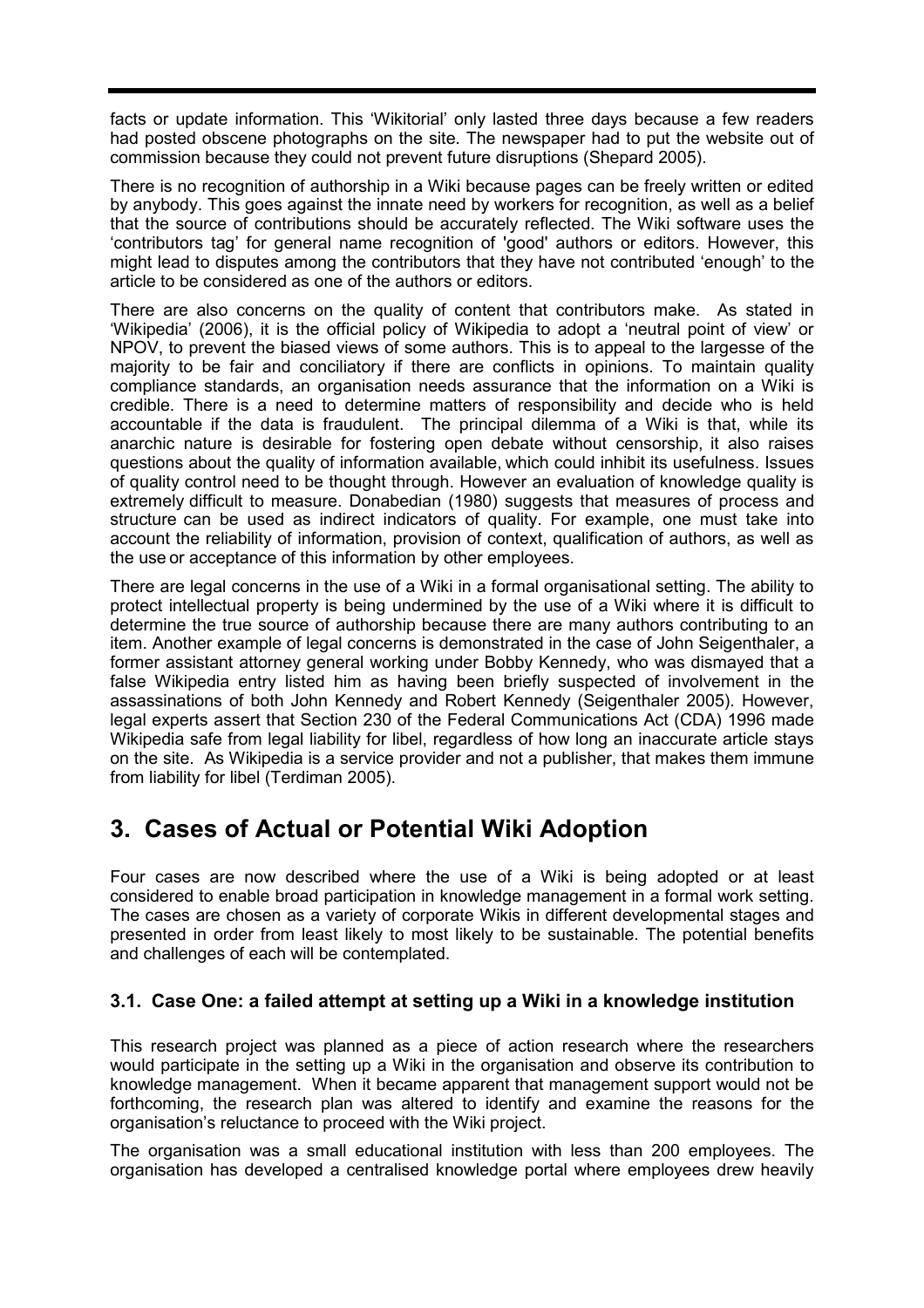from this portal, accessing previous reports and research papers; work plans, project schedules and best practices that are critical to customer support. The employees of the organisation were concerned about the risk of informational overload and deterioration of the quality of information, as drawbacks of the system. It was time-consuming to read everything that purports to be information. The search engine yielded far too many hits or the keywords gave unanticipated meanings. Sometimes, a user may not get any hits at all, without the precise keywords.

The institution had few resources to address the challenges posed by the knowledge portal, and could not afford an expensive knowledge management system. They initially welcomed the chance to set up a Wiki as part of our study of the adoption of corporate Wikis for knowledge management projects. The Wiki was seen by some as a tool to cause a major transformation in the way the institution would manage knowledge resources, while keeping in mind, its constraints. However it was not long before management decided to cancel the project and reject the Wiki concept outright.

Much of what is discussed above on the merits of promoting an open democratic approach to knowledge sharing has been ignored by the organisation that favours a traditional organisational structure. Management were concerned that the use of a Wiki may flatten the organisational hierarchy, changing traditional and hierarchical communication channels (Stenmark 2003). If knowledge is power, then senior executives were reluctant to share this power with their subordinates. The organisation did not offer cultural support such as reward and recognition programs for the sharing of knowledge within the organisation.

It was noted that the organisation favoured a top down management approach which can be seen as undermining the process of the democratisation of knowledge. There are a number of reasons for centralised control. The organisation maintains that it offers better quality control in its existing approach to documentation management with formal editing opportunities, review and verification stages. Their implementation of specific objectives in this regard makes it a simple task to ensure local compliance and checking if these objectives have been met.

The potential for 'Wiki vandalism' was another reason cited by the case organisation for its reluctance to implement a Wiki. Vandalism involves editing a Wiki in a wilful and destructive manner to deface the website or change the content to include irrelevant content. Since the Wiki would have no organisational or social boundaries, the case for vandalism might be overwhelming. The insertion of spam links, and false and malicious content about groups and individuals were considered possible violations as well. They were concerned with how can the organisation could be assured that the information on a Wiki was credible and correct. Management overlooked the fact that 'Wiki vandalism" often occurred on public Wikis. They would not address matters of responsibility and accountability as expected from each employee.

### **3.2. Case Two: the prospect of setting up a Wiki for professionals in a statewide government health department**

This case was motivated by an ongoing project, in a central Coordination and Monitoring Unit for ICUs of a State Heath System in Australia, to develop a web-based service to meet the information needs of administrators and clinicians in ICUs of their public hospitals. Material posted on the website was carefully developed and controlled by specially appointed expert committees. At the same time the Unit started up an online discussion forum that grew in popularity with ICU professionals .Membership included clinicians from the state hospital and ICU professionals from hospitals in other states and countries. Discussions on this list included valuable information and advice on topics of immediate concern but these were archived in a generic form and were difficult to access at a future date.

From time to time, the Unit considered the possibility of extracting text on given topics from the discussion lists and using it to produce formal material to be posted on the website.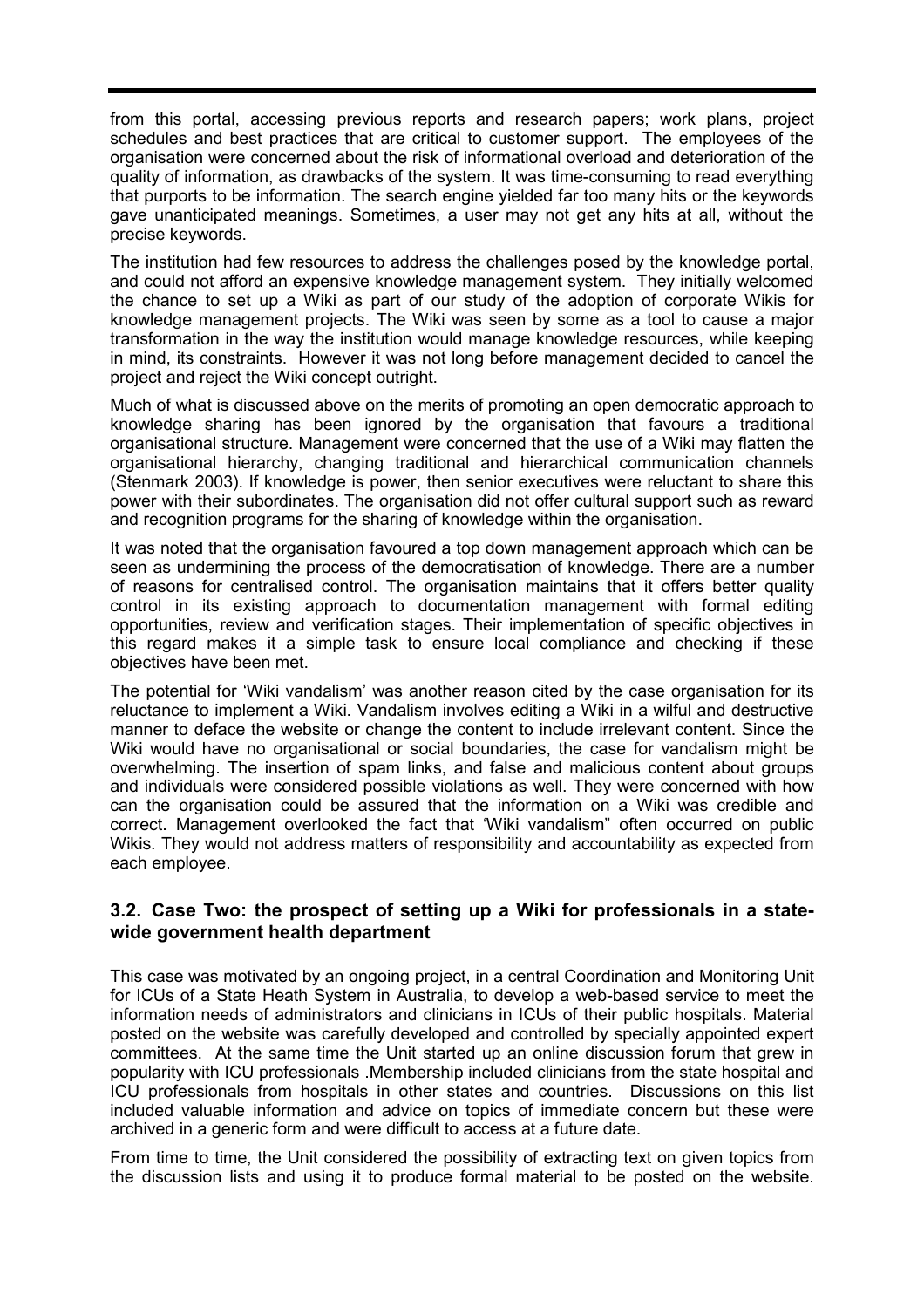However using the current procedure, this would involve constituting a relevant expert committee to edit and evaluate the material into a formal document that would pass the quality control demanded for posting on the website. Resources were not available to do this. An alternative suggestion was to install a Wiki and allow members of the discussion groups to transfer suitable sets of postings into the Wiki where members could edit it themselves into a document to go up on the public website. Although this solution was approved in principle and technically could be set up quite quickly, progress in the near future is unlikely for reasons not dissimilar to that of Case One. Government health departments are notoriously conservative and risk averse and do not have the flexibility or agility to approve implementation of such an unknown technology without long deliberation.

### **3.3. Case Three: the use of a Wiki by a national Standards organisation for knowledge collection and dissemination among small businesses**

The Business and Management Division of Standards Australia has recently produced descriptive standards in areas such as governance, knowledge management, risk management and so on. These have been readily adopted in large private and public organisations but not by small businesses where they are seen as costly, inappropriate and irrelevant. A committee for Small Business was established to produce material to address this problem but did not have a clear direction or the necessary resources to do this, because of the traditional approaches that were adopted. This project was suggested as a solution which could be implemented at low cost by a research student. A Wiki could be set up and seeded with summary material from the various Business Standards. Suitable members of the small business community would be invited to add experiences, advice etc to this material to build up a body of knowledge on these topic with an appropriated focus on small business issues. The material could be monitored and edited by members of the committee and the result could then be made available at no cost to small business managers. This is a project currently underway and has the makings of an ideal research endeavour and demonstrates the use of a corporate Wiki.

### **3.4. Case Four: an existing Wiki in the research division of a large private manufacturing organisation**

This project investigates employee perceptions of the role and value of an existing Wiki set up for knowledge management of the Research Division of a large multinational corporation. As typical knowledge workers, employees in this division were deemed to require new awareness and skills in knowledge management but their supervisors were not sure how to give employees the resources and authority for this. The Wiki was established by the Research Division's Knowledge Management Officer to allow employees to access the Division's documents, plans, reports etc and enables them to create and share new knowledge on current and past work activities. However the Wiki is not being used by the employees as intended.

A team of researchers were invited to study the employees' use of, and attitudes towards, the Wiki within the organisational reality of how they do their work, solve problems, and acquire new knowledge. The project brings together the expertise of investigators in information systems knowledge management and organisational learning and aims to develop a model in the context of the industry partner's whole knowledge management strategy. At this stage research funding is being sought for this project and the authors intend to report more on the progress of this project at a later stage.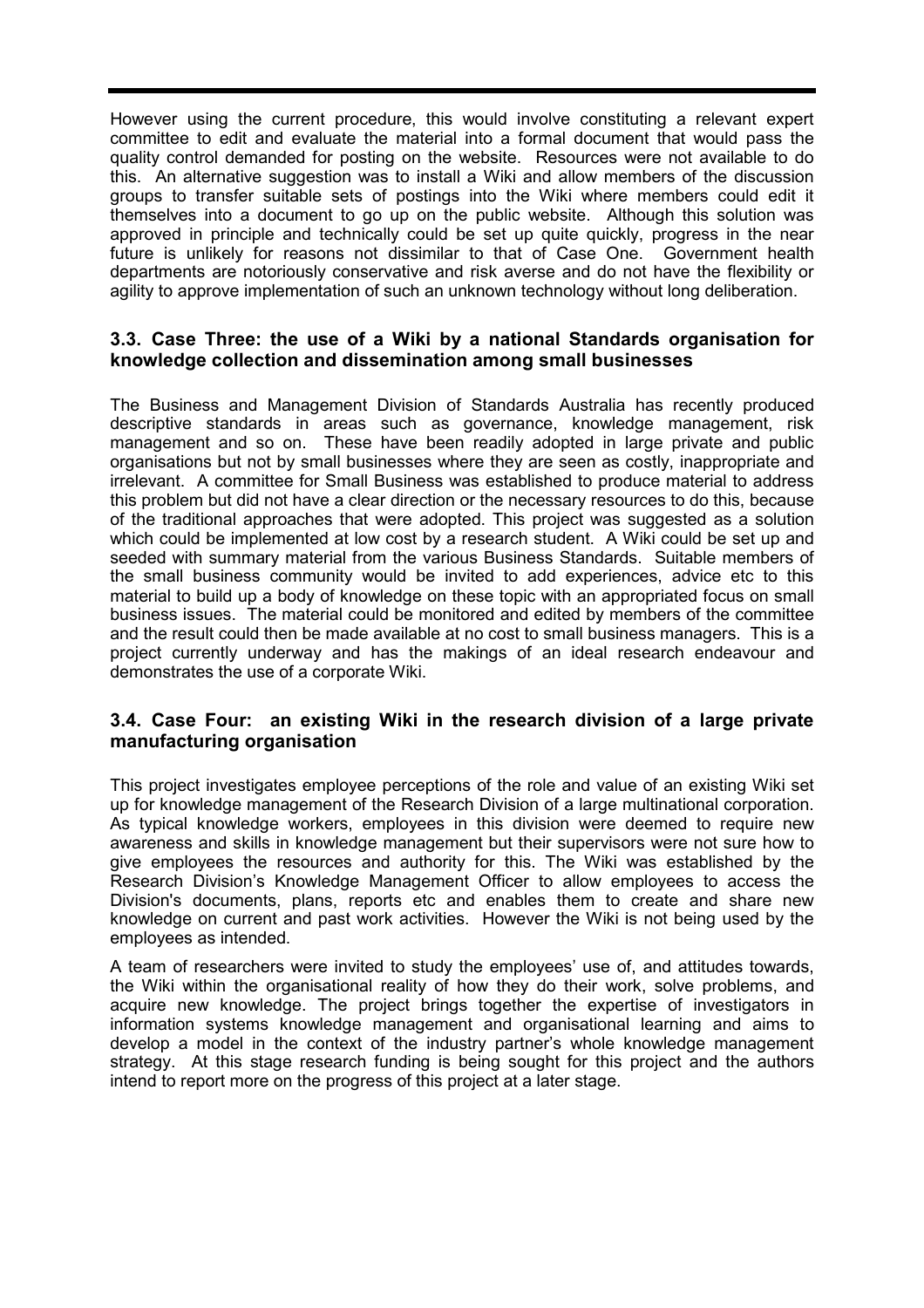# **4. Discussion**

### **4.1. Lessons from the Four Cases**

None of the four cases described above present a complete success story of a corporate Wiki although the level of achievement improves from Case One to Case Four. In Cases One, Two and Three we are dealing with traditional, conservative public sector organisations for all of which conversational technologies are relatively new and not well understood. The educational institution of Case One expresses most concern for the open nature of a Wiki and rejected its use outright. The Health Department Unit of Case Two was receptive to the use of a Wiki, perhaps because of positive results from its online discussion forum but was still cautious about giving full consent to the Wiki project without further deliberation. They could see benefits from the joint and voluntary collaboration that would enable them to capture and generate up-to-date professional knowledge but were wary of how they would ensure quality control of the output if they were to put it on their public website. Standards Australia as discussed in Case Three was concerned about developing a Knowledge Management System that would manage the exhaustive generation of the content and editing work that went with the presentation of its publications. Managers of the Standards Australia were quite enthusiastic about the use of a Wiki, both to collect content and to make it publicly available. However they did not have the final responsibility of the knowledge that would end up in the small business because the Wiki would be hosted outside the organisation and ultimately be part of a research endeavour. They were however prepared to have their organisation's name associated with the Wiki.

It is from Case Four that most can be learnt about the benefits and challenges of the corporate Wiki as it is already in operation. First, they have overcome resistance of management to having this type of technological system. Second, the Wiki was given senior level management support. In contrast to the concerns of the other cases, their main problem was to get employees to use it so that issues of the balance between control and trust have not yet been faced. Research has been commissioned by the Wiki sponsor to analyse employees' ability and willingness to use and contribute to the Wiki. There is some indication that the Wiki may challenge management authority by attempting to engage the knowledge worker in a more participatory knowledge management capability and environment. An action research approach will be used to determine the ability of the corporate Wiki to drive and enable the democratisation of information and knowledge where there is a change of culture which says that knowledge management is the responsibility of all workers.

Drucker observes that "... fewer and fewer people are subordinates - even in fairly low-level jobs. Increasingly they are knowledge workers. Knowledge workers cannot be managed as subordinates; they are associates… This difference is more than cosmetic. Once beyond the apprentice stage, knowledge workers must know more about their job than their boss does or what good are they? The very definition of a knowledge worker is one who knows more about his or her job than anyone else in the organisation" (Drucker 1998). However he goes on to say that, "The productivity of the knowledge worker is still abysmally low. It has probably not improved in the past 100 or even 200 years-for the simple reason that nobody has worked at improving the productivity. All our work on productivity has been on the productivity of the manual worker. The way one maximizes their performance is by capitalizing on their strengths and their knowledge rather than trying to force them into moulds." It could be that new ICT tools such as the Wiki that can both drive and enable changes to this effect within organisations.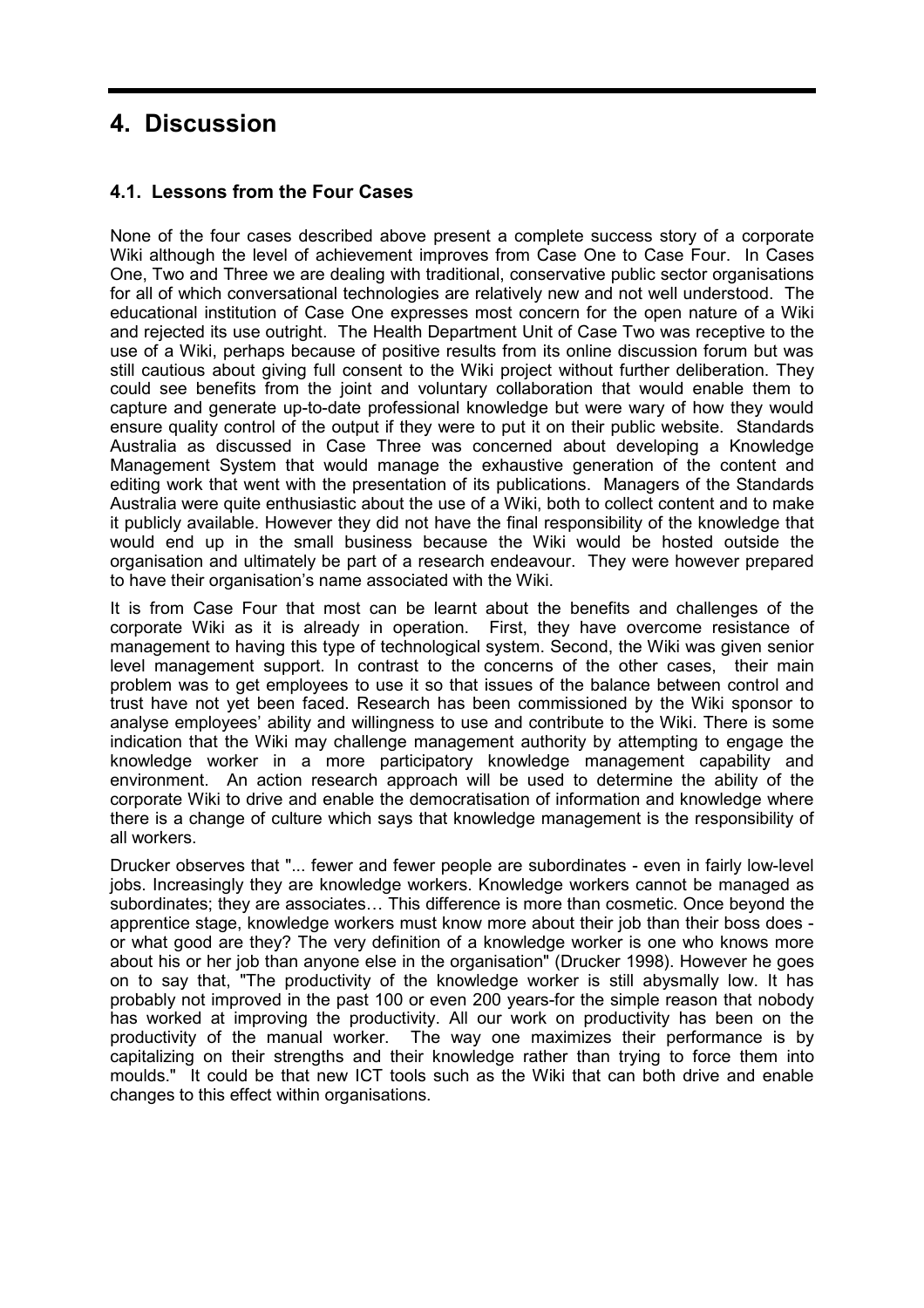### **4.2. The challenges and opportunities for IS**

The characteristic of IS that distinguishes it from other management fields in the social sciences is that it concerns the use of "artefacts in human-machine systems" (Gregor 2002). Conversely the characteristic that distinguishes IS from more technical fields, such as Computer Science and Information Technology, is its concern for the human elements in organisational and social systems. The field of IS emerged in the 1970s when there was a need to have more rigorous and scientific methodologies for building organisational computer-based systems that accurately represented the data and processes of the real world. Since that time IS research has drawn its significance from the uniqueness of computer-based information and communication tools and their place in shaping recent human, social and organisational history.

The information systems of the  $20<sup>th</sup>$  century are now firmly entrenched as basic infrastructure in most organisations. However in the  $21<sup>st</sup>$  Century, computer-based tools continue to change so that advances in the IS field will only result from a better understanding of the latest types of applications; who is using them, how they are being used and for what purposes. Conversational technologies such as Wikis can readily be set up and used effectively with no assistance or guidance from organisational IT service units. This poses a whole new set of issues of ownership and authority that challenges existing organisational cultures and power structures. The authors believe that this is an exciting time for IS to take on a whole new relevance for organisations and must be relevant for a world where the technology increasingly empowers the individual, and consequently democratises organisational information and knowledge.

# **5. References**

- Argyris, C., & Schoen, D., "Organisational Learning: A Theory of Action Perspective", Reading, MA: Addison-Wesley, 1978.
- Argyris, C. and Schoen, D., "Organisational Learning II: Theory, Method, and Practice", Reading, MA: Addison-Wesley, 1996.
- Benkler Y (2006) *The Wealth of Networks* http://www.benkler.org/wealth\_of\_networks/
- Blake, J. "WikiWikiweb", Computerworld, January 29, 2001, viewed 5 May 2006, http://www.computerworld.com/printthis/2001/0,4814,56996,00.html
- Bogdanowicz, M.S. & Bailey, E.K., "The value of knowledge and the values of the new knowledge worker: generation x in the new economy", Journal of European Industrial Training, Vol. 26, No. 2-4, 2002, 125.
- Bova, B. and Kroth, M., "Closing the gap: the mentoring of Generation X", Journal of Adult Education, Vol. 27 No.1, Summer, 1999, 7-17.
- Cheung, K. S. K., Lee, F. S. L., Ip, R. K. F., & Wagner, C. "The development of successful on-line communities", International Journal of the Computer, the Internet and Management, vol.13, no.1, 2005, 71-89.
- Donabedian, A., "Explorations in quality assessment and monitoring", The definition of quality and approaches to its assessment, Vol 1. 1980. Ann Arbor, MI: Health Administration Press.
- Drucker, P. (1998) Management's new paradigms. Forbes, 1998, 5 October.
- Friedman, H.H., Friedman, L.W., Pollack, S. "Transforming a University from a Teaching Organisation to a Learning Organisation", Review of Business, vol.26, no.3, 2005, 31- 36.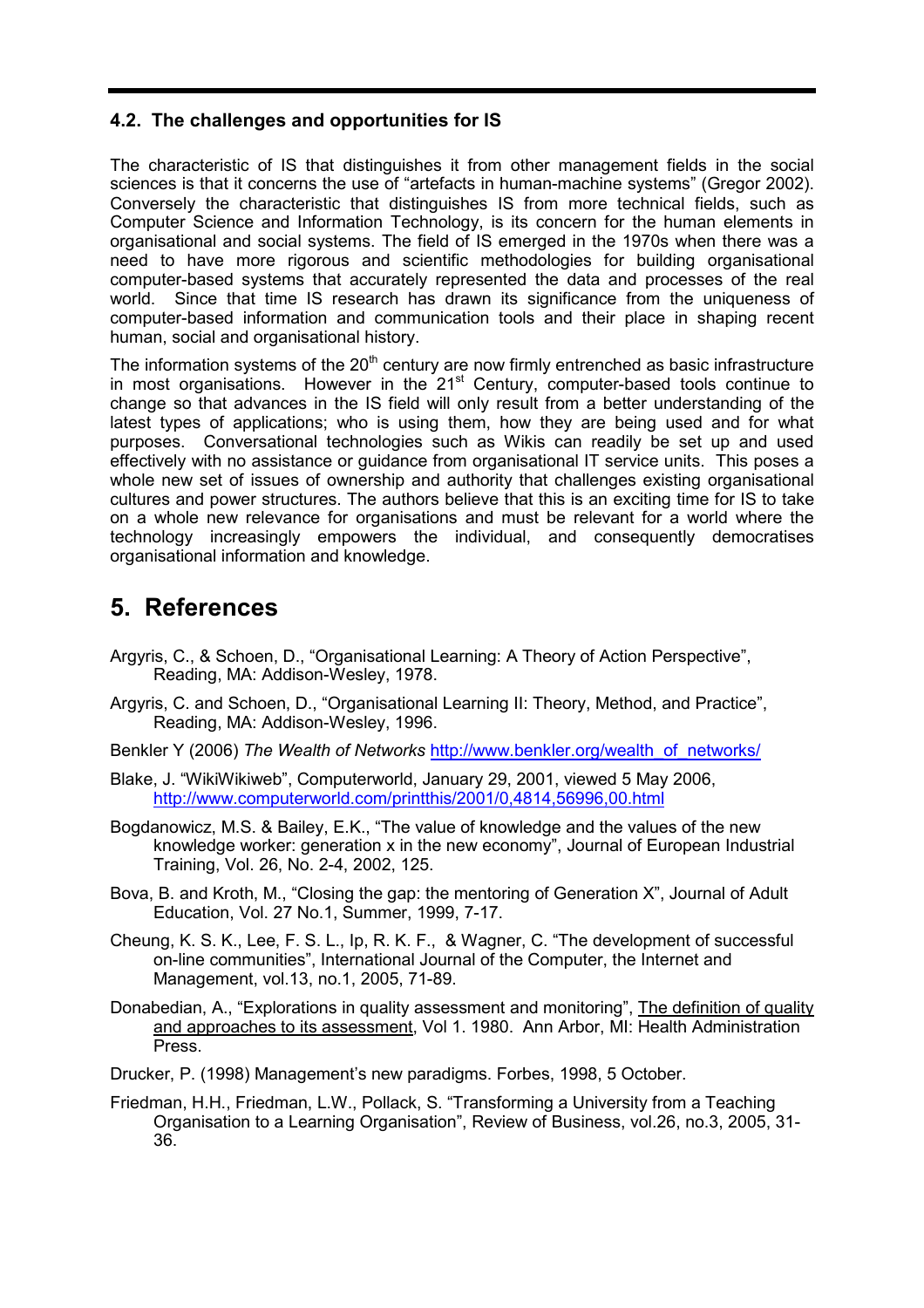- Fuchs-Kittowski F. and Koehler Andre (2005) Wiki Communities in the Context f Work Processes, *Proceedings of WikiSym* 05 33-39
- Gregor S. (2002) A theory of Theories in Information Systems, in S. Gregor and D. Hart, *Information Systems Foundations: Building the Theoretical Basis*, ANU Canberra, 1-20
- Hart, D. (2002). Ownership as an Issue in Data and Information Sharing: A Philosophically Based View, *Australian Journal of Information Systems* (Special Issue): pp.23-29.
- Hart D. and Warne L. (2005) Comparing Cultural and Political Perspectives of Data, Information and Knowledge Sharing in Organizations, *Journal of KM*
- Ives, W., Athey, R. & Jooste, A. *New tools to link the changing workforce*, KM Review, viewed 1 May 2006, http://www.melcrum.com/offer/bill/newtools.pdf
- Marshall, J. 2004, "Managing different generations at work", Financial Executive, Vol. 20, No. 5, 2004, 18.
- Kruse, K. "Buckle Up: Generation Y is here", Chief Learning Officer, March 2004, viewed 1 May 2006, http://www.clomedia.com/content/templates/clo\_col\_elearning.asp?articleid=410&zonei d=46
- Lee, S, Hwang T. & Lee, H., "Corporate blogging strategies of Fortune 500 Companies, Management Decision", Vol.4, No. 3, 2006, 316-334.
- Leidner, D. & Jarvenpaa, S. "The use of information technology to enhance management school education: A theoretical view", MIS Quarterly, vol.19, no.3, 1995, 265-291.
- Leuf, B & Cunningham, W., The Wiki Way, Quick Collaboration of the Web,Addison-Wesley, 2001.
- Pfaff, C.C. & Hasan, H., "Overcoming Organisational Resistance to using Wiki Technology for Knowledge Management", paper presented at 10<sup>th</sup> Pacific Asia Conference on Information Systems, 6 – 9 July 2006.
- Rubenstein, H., "Review: a company of citizens", Growth Strategies Inc., 2003, viewed 3 May, 2006, http://growth-strategies.com/subpages/articles/021.html,
- Santoro, M.D., & Gopalakrishnan, S., "The Institutionalization of knowledge transfer activities within industry–university collaborative ventures", Journal of Engineering and Technology Management, vol.17, no.3–4, 2000, 299–319.
- Scardamalia, M. (2003). Knowledge Society Network (KSN): Toward an expert society for democratizing knowledge. *Journal of Distance Education*, *17* (Suppl. 3, Learning Technology Innovation in Canada), 63-66.
- Seigenthaler, J, 2005. "A false Wikipedia 'biography'",. USA Today, 29 November.
- Semple E. (2006) Presentation to the NSW KM Society.
- Shepard, A. C., "Postings of Obscene Photos End Free-Form Editorial Experiment", New York Times, 21 June, 2005.
- Stenmark, D., "Knowledge Creation and the Web: Factors Indicating Why Some Intranets Succeed Where Others Fail", Knowledge and Process Management, vol.10, no.3, 2003, 207–216.
- Suntein, C.R. 2006. *Infotopia: How Many Minds Produce Knowledge*, Oxford University Press, USA
- "Survey: The Wiki Principle", The Economist, London: 22 April, Vol.379, Iss. 8474, 2006. p. 10
- Swisher, K. "Boomtown: "Wiki" may alter how employees work together", Wall Street Journal , Jul 29, p. B1.